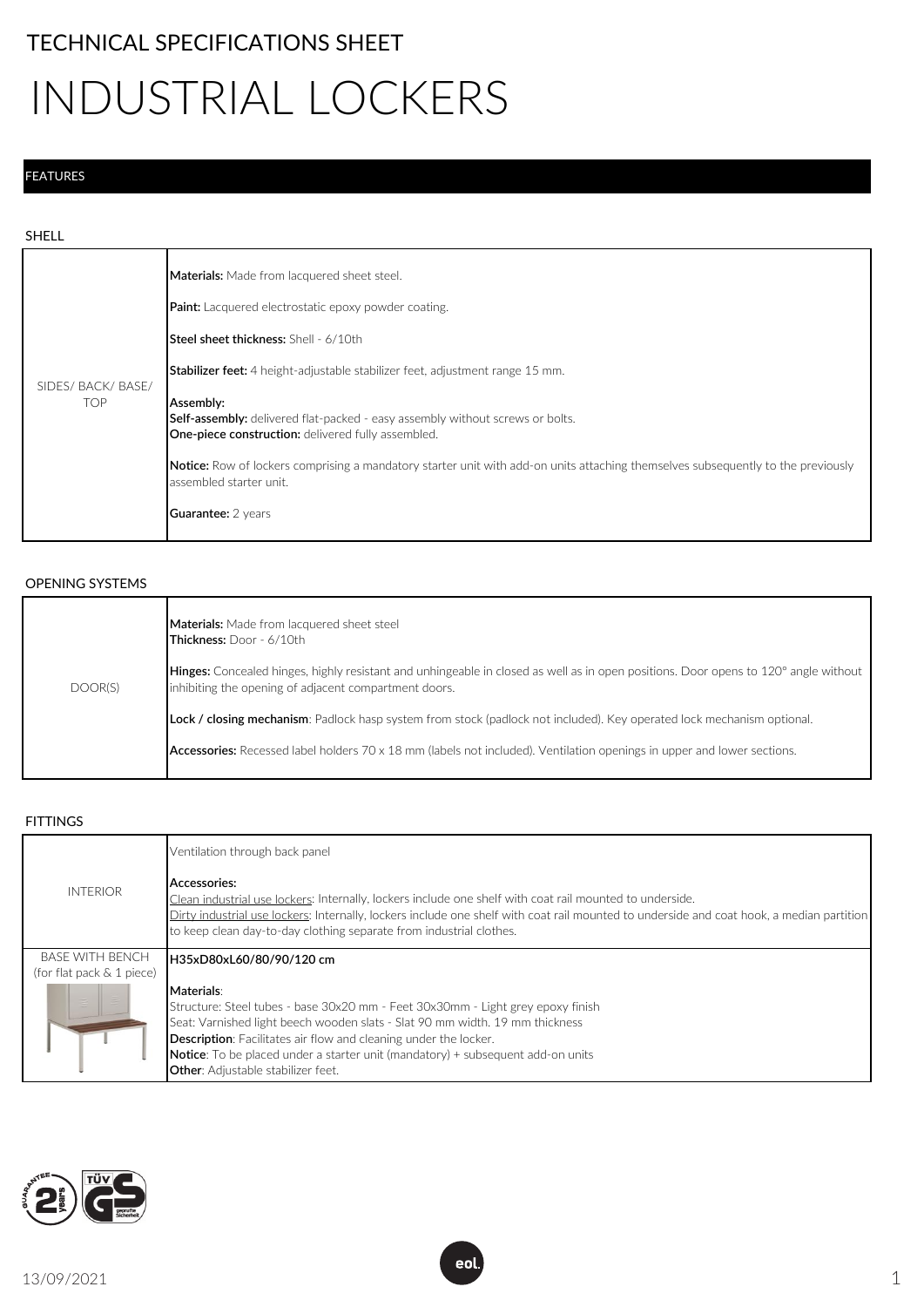| <b>FEATURES</b>                                        |                                                                                                                                                                                                                                                                                                   |
|--------------------------------------------------------|---------------------------------------------------------------------------------------------------------------------------------------------------------------------------------------------------------------------------------------------------------------------------------------------------|
| SLOPING TOP<br>(for flta pack & 1 piece)               | H13xD50xL60/80/90/120 cm                                                                                                                                                                                                                                                                          |
|                                                        | Materials: One-piece construction welded cold rolled steel structure<br>Thickness: 6/10th<br><b>Description:</b> Sloping top - prevents storage of items on top of the lockers<br>Notice: Attached using screws - fitted to clean and dirty use industrial lockers.                               |
| PLINTH MOUNTED ON<br><b>FFFT</b>                       | H15xD50xL60/80/90/120 cm                                                                                                                                                                                                                                                                          |
| (flat pack only)                                       | Materials: legs square profil 25x 25 mm<br><b>Description:</b> Plinth with legs to raise the locker unit off the ground - Facilitates air flow and cleaning under the locker.<br>Other: Adjustable stabilizer feet. Self-assembly: delivered flat-packed - easy assembly without screws or bolts. |
| SFT OF 4 FFFT<br>(one piece only)                      | Materials: Metal structure - Light grey epoxy finish<br>Thickness: 12/10th<br><b>Description:</b> Set of 4 legs H.15 cm - Facilitate air flow and cleaning under the locker.                                                                                                                      |
| <b>LOCKS</b><br>(for flat pack & 1 piece)<br><b>KD</b> | Key operated lock mechanism: 2 keys supplied.<br>Keypad combination locks: contact us for details.                                                                                                                                                                                                |
| <b>BENCH</b>                                           | H42xD31xL120/160/200 cm<br>Materials:<br><b>Structure</b> : Tubular metal structure - Base 30 x 20 mm - Feet 30x30 mm - Light grey epoxy finish<br>Seat: Varnished light beech wooden slats - Slat 90 mm width. 19 mm thickness<br>Other: Adjustable feet - Legs fitted with non-slip end caps    |

### USEFUL DIMENSIONS OF LOCKERS

|                               | 180                  | 180                  |     |  |
|-------------------------------|----------------------|----------------------|-----|--|
|                               | CLEAN INDUSTRIAL USE | DIRTY INDUSTRIAL USE |     |  |
| SELF-ASSEMBLY LOCKERS         |                      |                      |     |  |
| OVERALL DIMENSIONS (in mm)    |                      |                      |     |  |
| Height                        | 1800                 | 1800                 |     |  |
| Width                         | 300                  | 400                  |     |  |
| Depth                         | 500                  | 500                  |     |  |
| USEFUL DIMENSIONS (in mm)     |                      |                      |     |  |
| Height of upper section       | 310                  | 310                  |     |  |
| Height of locker section      | 1350                 | 1350                 |     |  |
| Width                         | 210                  | 310                  |     |  |
| Depth                         | 460                  | 460                  |     |  |
| Width of median<br>partitions |                      | 155                  | 135 |  |